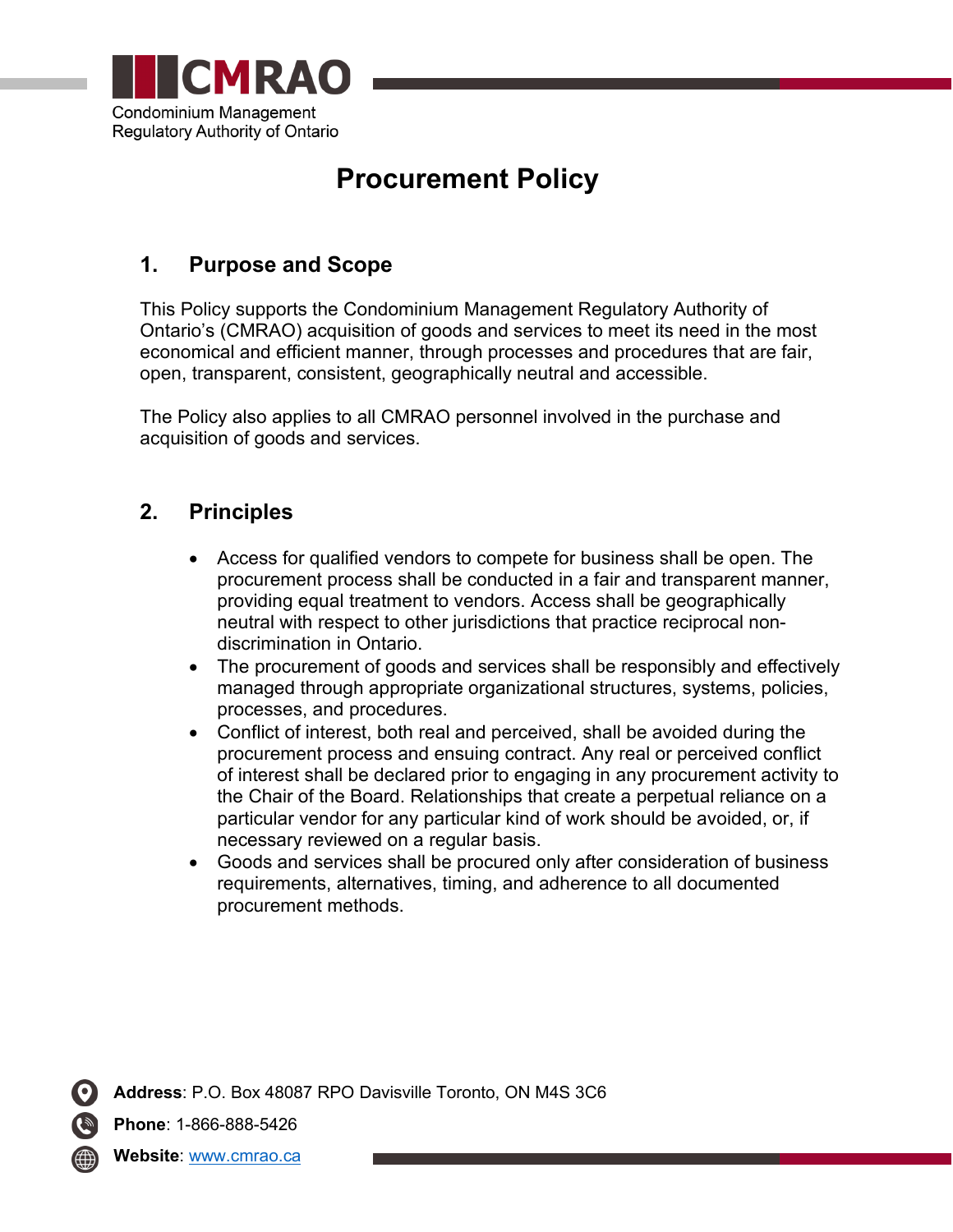### **3. Accountability Framework**

- All procurement transactions will be supported by appropriate methods and approvals.
- Each procurement transaction will be conducted pursuant to the mandatory process. All required documentation will be developed and maintained for verification and audit purposes.
- Approvals and processes are based on total procurement values (excluding taxes). Disaggregating (breaking out) a procurement or transaction to reduce or alter values or approvals is prohibited.

### **4. Mandatory Requirements**

Each procurement transaction must be conducted and documented pursuant to the following process:

#### **(1) Planning:**

This is an integral part of the procurement and sufficient time must be provided to develop a Business Case which:

- Describes the type of goods and services to be procured, and any possible alternatives;
- Justifies the need for the good or service;
- Estimates the total procurement value (including taxes);
- Identifies the appropriate procurement methodology and approval authority based on the type of service being procured and the value (see Appendix A);
- Provides time for review and approval in advance by the person with the authority required to approve the procurement; and
- Informs the Board in advance of procurement plans to provide the opportunity to review business cases before they are finalized.

#### **(2) Procurement Document:**

A template document (i.e., Request for Proposal) shall be prepared and used to procure the goods and services. At minimum, this document will include:

- A description of the needed goods or services in functional terms specific to the business needs that the good or service will serve;
- The name, email and location of the person to contact for additional information on the procurement documents;
- The email address, date and time limit for submitting a written proposal which responds to the documented procurement requirements; and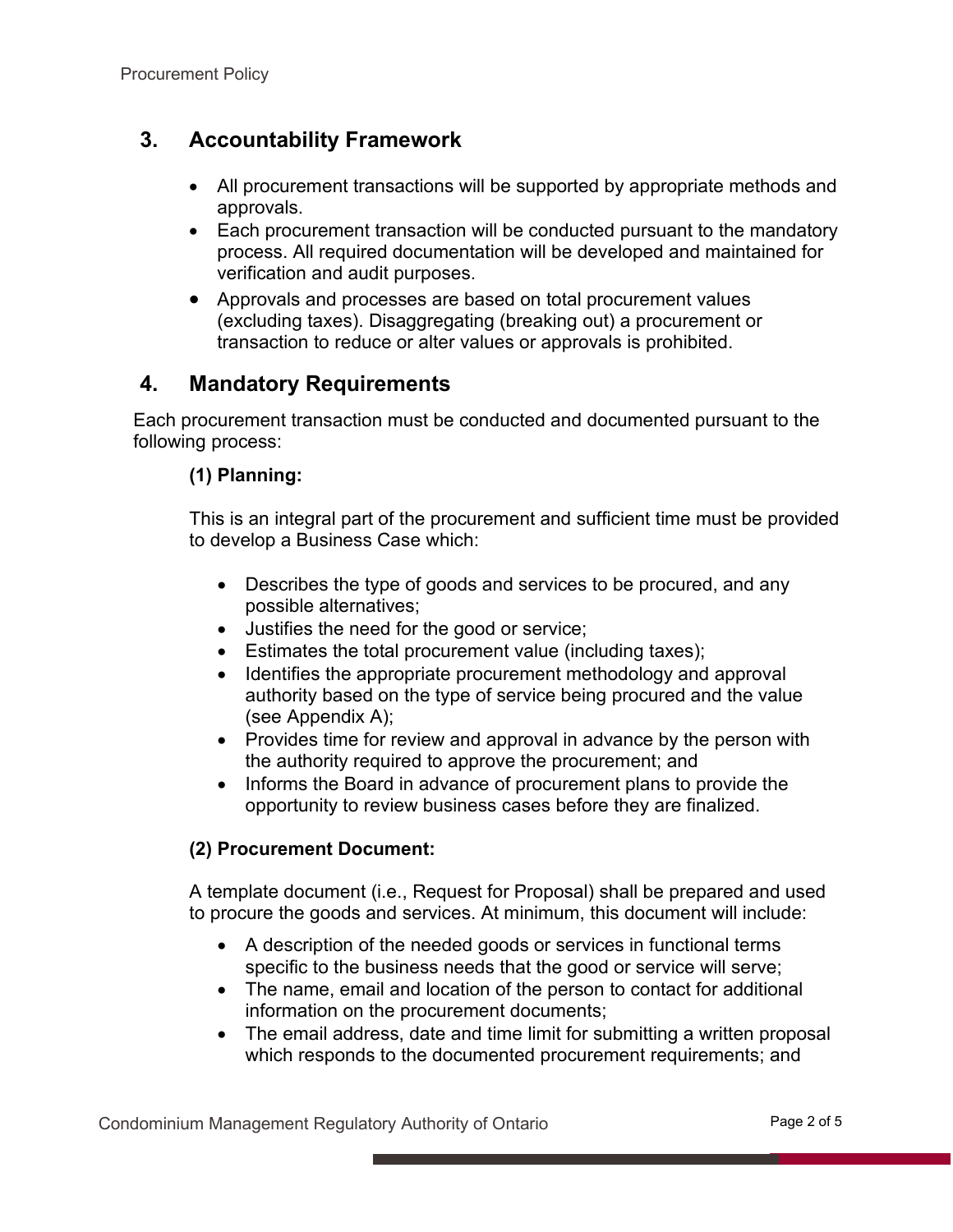• Detailed information about the evaluation process that will be used to assess the written proposal (i.e., mandatory requirements, rated requirements, price/cost).

#### **(3) Submission:**

Bid response times must be provided to allow vendors sufficient time to prepare and submit bid responses. At minimum, fifteen (15) calendar days should be provided.

Any additional information, clarification or modification of the procurement document will be provided via an amendment or addendum to all bidders, and will be released in sufficient time prior to the submission deadline to allow bidders sufficient time to submit a responsive bid. The submission deadline may be extended to ensure sufficient time is provided to bidders.

#### **(4) Evaluation:**

Evaluation of bid responses must be consistent and in accordance with documented evaluation criteria, rating and methodology as detailed in the Procurement Document.

The evaluation process should be comprised of three components: mandatory requirements, rated requirements and price / cost. The evaluation of price / cost should be undertaken after the completion of the evaluation of the mandatory requirements and any other rated criteria.

Price/cost is an important factor, but quality, quantity, delivery, servicing, experience, and any other criteria directly related to the procurement and stated in the Procurement Document's evaluation section must also be taken into account when evaluation the submission.

In responding to procurement documents, vendors may sometimes propose alternative strategies or solutions to the business needs or apply conditions to their responses. Unless expressly requested in the procurement documents, alternative strategies or solutions proposed by a vendor must not be considered.

If so requested, the process used to assess submissions will be disclosed to vendors, and any bid dispute will be managed in a fair, transparent and consistent manner.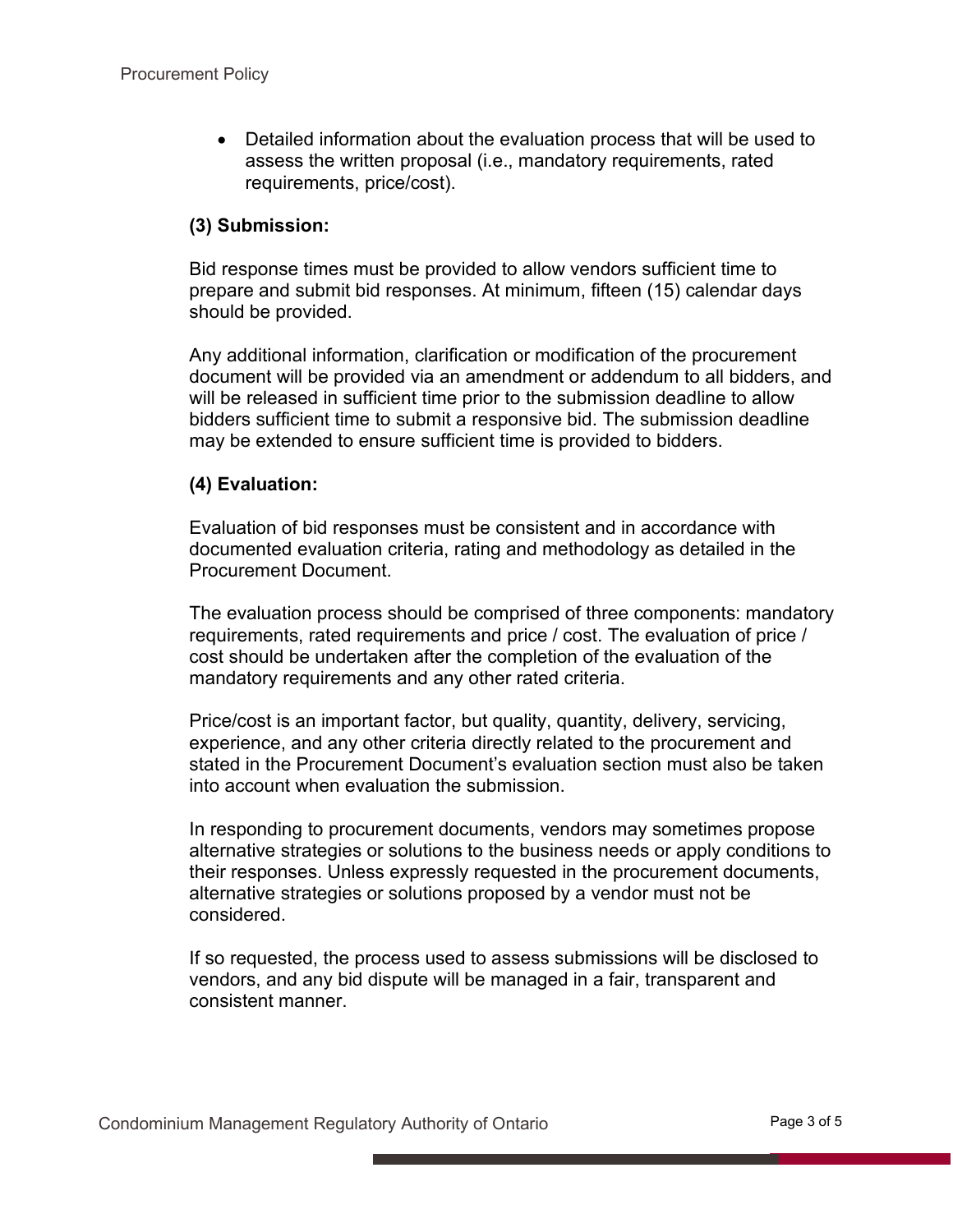#### **(5) Commitment:**

Following the evaluation process, the highest ranked submission should be selected and the agreement, order or contract which will commit the CMRAO should be signed by the CMRAO individual with the authority to approve the procurement.

Condominium Management Regulatory Authority of Ontario **Page 4 of 5**